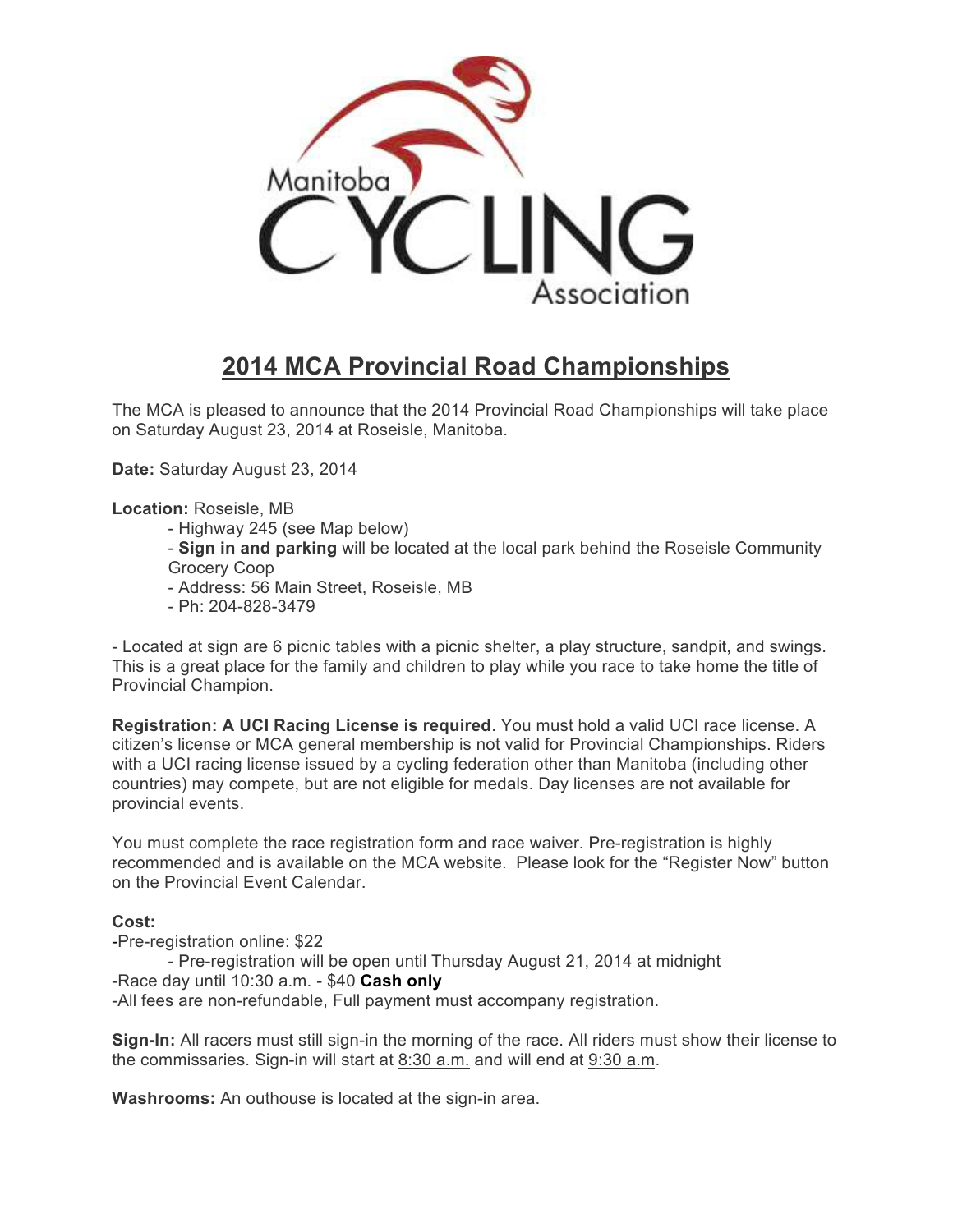

### **Race Distances:**

-Age categories are determined by your age as of December 31, 2014. -A number of categories may race together, but you compete only against others in your age and sex category.

-Each loop of the course is approximately 23.2km

-Riders will assemble at the sign-in area in the town of Roseisle, MB before a neutral start out of town to turn onto Hwy 245, after which they will complete the prescribed number of laps.

### **Groups**

- 1. Group 1 U23 MEN, Senior MEN, Master 30+ MEN
	- 116km or 5 laps
- 2. Group 2 Junior MEN, Master 40+ MEN, Master 50+ MEN, Senior WOMEN • 92.8km or 4 laps·
- 3. Group 3 U17 MEN & WOMEN, Junior WOMEN, All Master WOMEN, Master 60+ MEN • 69.6 km or 3 laps
- 4. Group 4: U15 Men & Women
	- 46.4 km or 2 laps

**Start Times:** 10:00am for Group 1, followed a few minutes later by Group 2, and then by Group 3, and then Group 4

- Riders will assemble before the start time for roll call and final instructions

**Safety:** The race takes place on an active highway. Marshals do not have the authority to force vehicles to stop. Keep your head up at all times. It is the rider's responsibility to ensure it is safe to proceed.

- Riders are required to wear a helmet while racing, warming up, and cooling down.

- Please do not mill around on the road before or after your race. It is a traffic hazard and discourteous to riders still racing and to drivers.

**Feed Zone:** will be located on the North side of the highway, 30m prior to the east turn around near the Start/Finish. Feeding is not permitted in the first 50km, and last 20 km. - Weather conditions may warrant open feeding, to be determined on race day

**Medals**: will be awarded to the top 3 riders in each category, medal ceremony will take place after the conclusion of all races.